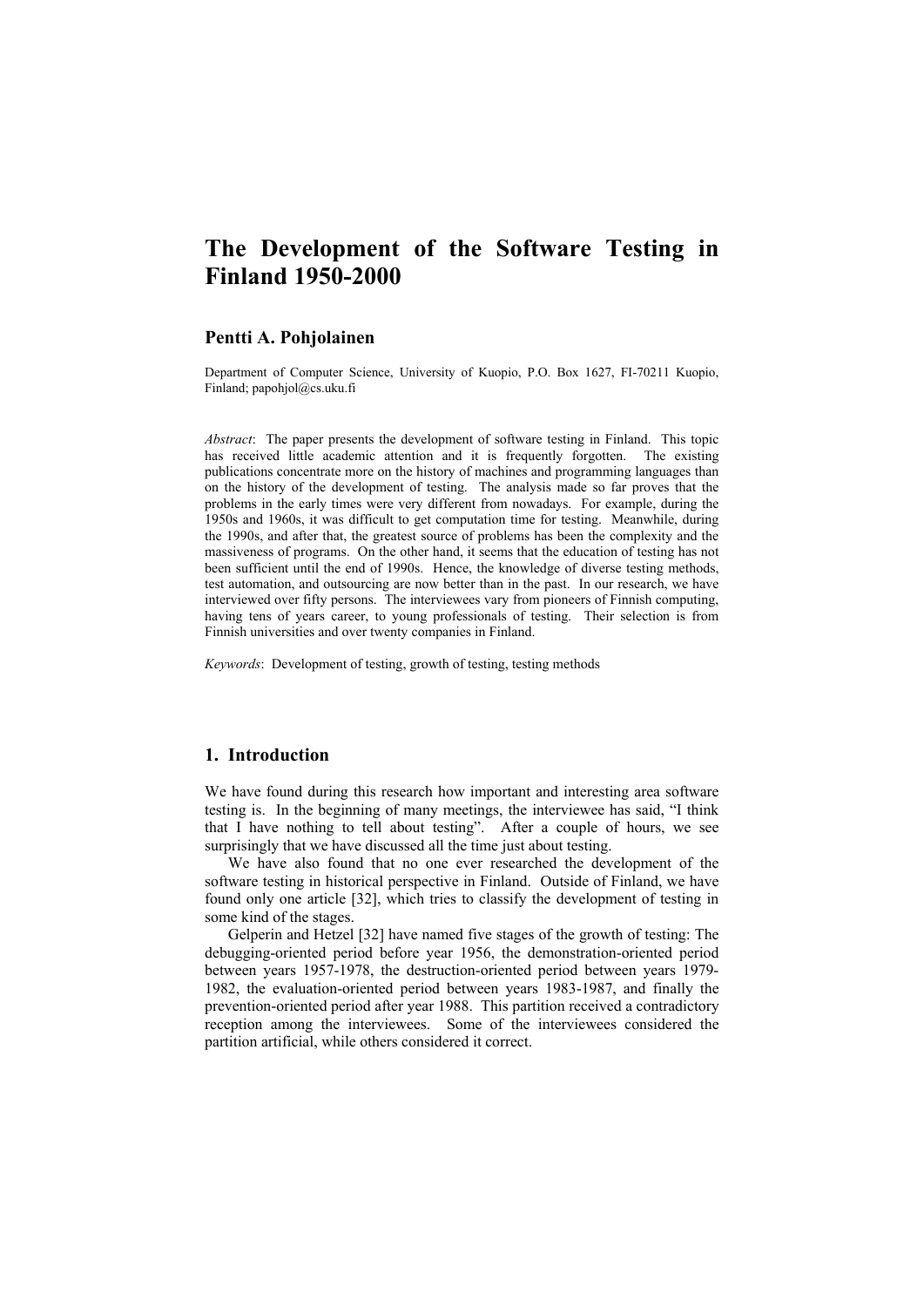We know that Martin Campbell-Kelly [30] has written about the early days of debugging, especially about Maurice Wilkes and his works in1940s. In this research we have inspected the development of testing, not the development of debugging, because people consider debugging and testing different things in software development since 1956 [32]. Of course, the very early testing method in Finland was debugging.

We have found also some writings of the development of software in Finland, for example Olli Varho's writing [43]. There are also some discussions about testing, but not about the development of testing. Later, in the 1990s, there were some Master of Science theses published, and SYSTEEMITYÖ [42] - a Finnish journal on software engineering was also founded. We can also mention some writers from that time, for example, Mika Katara, Mitro Kivinen, Erkki Pöyhönen, and Maaret Pyhäjärvi.

We decided to do this research with interviews, because there is no written material on the subject matter, the development of testing, in Finland. We selected the interviewees with a so-called snowball-technique. The first interviewee named two, three possible candidates, who gave new interviewees in turn, and so on. We then chose from these candidates only those, who had an important role in companies and universities, developing and executing software testing. The interviews took place all around Finland. The interviews were based on a questionnaire, free discussions, and recordings and we carried them out in face-to-face fashion.

In the beginning of an interview, we inquired personal data, education, and work experience. Secondly, we inquired when the interviewees had heard first time about software testing, what kind of teaching, books, and articles of testing existed at that time, and how the development of software testing changed toward year 2000 and after. We also asked which programming languages they used, how the programming languages affected the testing, who tested the programs, and how they carried out the tests. We also inquired how they documented testing, and the kind of testing methods used. Furthermore, we asked the interviewees, what they thought about the coverage, outsourcing, and automation of testing. The interviewees mentioned also some books about testing.

In this article, we present based on the gathered material the development of testing in decades from 1950 to the present day. Every decade constitutes a chapter of its own. We should note, however, that the presentation is not exhaustive of all the gathered material.

# **2. The Time of the Very Early Pioneers 1950-1959**

In 1950s only one of the interviewees had heard the word testing – Hans Andersin [2]. Therefore, we base this work on his memories. At first, he remembered working in Sweden on the BESK-computer, which according to his opinion was at that time the fastest one in the world. He remembered a phrase in Swedish "testa programmen". They wrote the programs in machine language or later in hexadecimal format, so there was no need to write long instructions.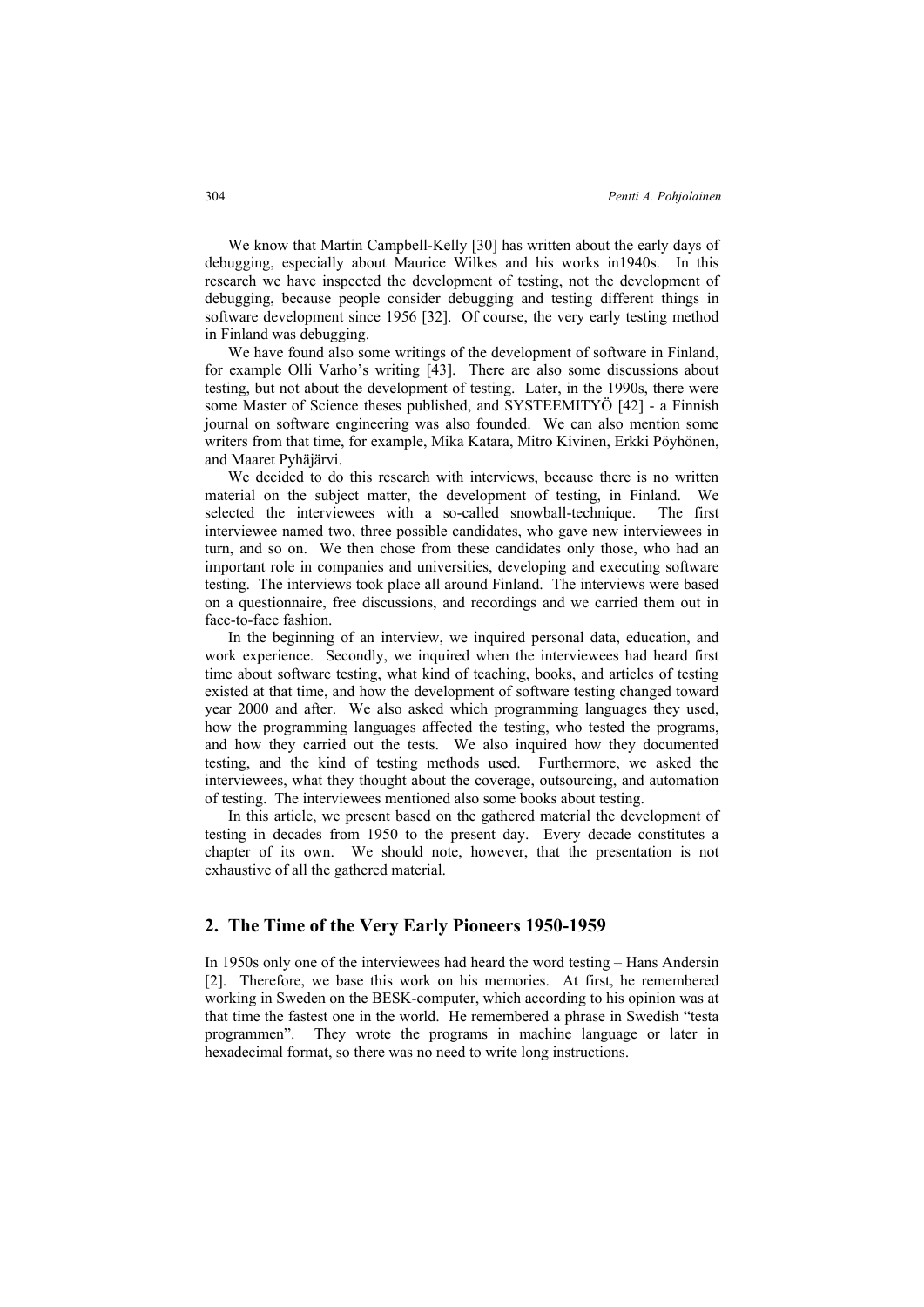When you needed time for testing, you had to wait for your turn. When it was your turn, the program usually ran very unsuccessfully in the beginning. The process could stop anywhere and it would list the contents of certain registers. By investigating these listings, you tried to find out what had happened. When they found the error, the same process started again. The cycle repeated several times before the program was working properly. Testing was primitive. Of course, they had found possible errors visually before testing by a computer. The most effective way to avoid errors was to use pieces of completely tested and properly working programs.

The second computer in his memories was the IBM 650. By then, some systematic ways to find errors were in use. One diagnostic method was a debugging program called DDT, where the computer told all found illogical instructions. The program ran slowly and at the same time, it listed the erroneous instructions.

In those days, the training arranged by IBM for their customers was of good quality. The data processing literature affected somehow to methods of thinking. Development of testing was strong, even exponential, just like in the following decade. Systems designers and programmers did testing. The used programming language did not affect to the willingness to test, but testing was easier using certain languages. They wrote very few documents on testing.

#### **3. The Time of the Early Pioneers 1960-1969**

Punched card technology mostly governed the 1960s. Computer time was not available very much and testing was rather difficult. If you did not replace the erroneous card with the corrected one, you had to "batch" the instruction either in octal or hexadecimal code.

Compilation times were long, usually from 30 to 60 minutes. Most of the program listings also produced a listing in machine language (octal, hexadecimal). It was very slow and difficult to find out where the errors were. Nostalgia of 1960s is high because nearly all older ADP-people remember that time. It was the time of data processing old pioneers [12].

### *3.1 Some Memories from the Infancy*

The following are some excerpts from the interviews.

"I was studying in the university, when I took my first course in programming. Linked up with it, there was a rather large practical work we had to do. At that time, nobody cared about the clarity of programs and still less we knew about testing. The process ended up as a long series of trials and errors: trying various input data, using core dumps when looking for bugs, and trying again. To what extent the program became tested, remains a total mystery - and this state of affairs continued to be a prevailing feature for a long period to come.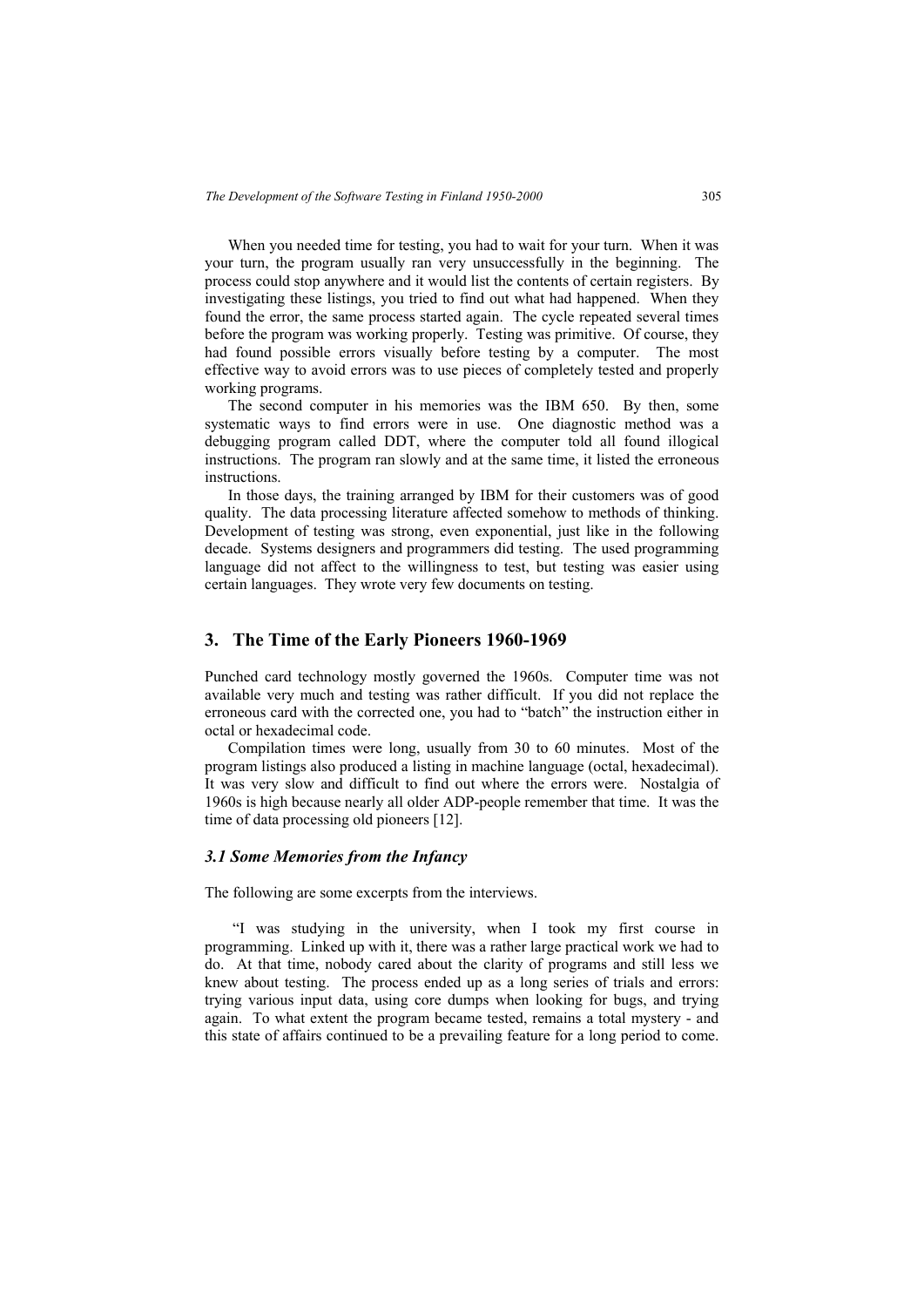It was also discovered that people tend to have a natural objection to find errors in their own programs." [1]

"It was in IBM, as I was a student in 1964, when a very unusual case happened. I worked as an operator and read at the same time the manuals of programming. Soon, I coded my own program. After the execution was correct, sometimes came up computational errors, sometimes all was correct. At last, I went to the present professor Markku Nurminen. We inspected the program together and agreed on that the computer operates incidentally wrong. After persuading the system analysts, we consulted the service. They tested the machine and found that there was one loose contact and therefore the result was sometimes right and sometimes wrong." [11]

"When I coded my first program I had no help. There was maybe one page of object code without any symbolic code in use. Of course, I thought the program works, so I threw all my documents into the wastepaper basket and went to the computer. Nearly nothing happened. I had to code the whole program again. One reason to all this was that the manuals were in Danish; I had mistaken some clauses." [15]

"The testing was familiar to me from the beginning of the decade 1960 in Kaapelitehdas in compiling statistical programs. Everybody believed, when coding his first program that it worked properly. There was no chance for a mistake. It was very humiliating to discover that the programs did not work as I had expected. Testing has always been to me going through trial and error. Sometimes when I had a very difficult problem, I had to go to get some advice from my colleagues. At the same time, as I explained my problem, it often happened that I myself solved it before my partner understood anything about it. It is useful to tell someone else about the difficulties; many times it helps you to get the idea of it." [19]

"Already in the basics of informatics was said that you must test - but not exactly how to do it. In practice you learned very soon that the basic things must be done carefully. There was no idea to go to the computer with poorly made program, because the available computation time was so restricted." [22]

"In the beginning, the programs were relative small so that there were no special problems in testing technique. Of course, everybody made errors except Ph.D in Mathematics Jussi Väisälä who coded correct code at the first time. It was very important to be careful in the programming because of the limited computation time." [25]

"First I remember the time, when there was no computer in our company. At that time, Hankkija did already have the kind of a computer that we had ordered. So we travelled 400 kilometres from Kuopio to Helsinki to test our programs in the night." [23]

## *3.2 The Development, Education, Methods and Literature of Testing*

Only one of the interviewees, Hans Andersin [2], held the opinion that the development of testing in this decade was very strong. Probably the reason is that he can compare the decades of the 1950s and the 1960s. A few saw that testing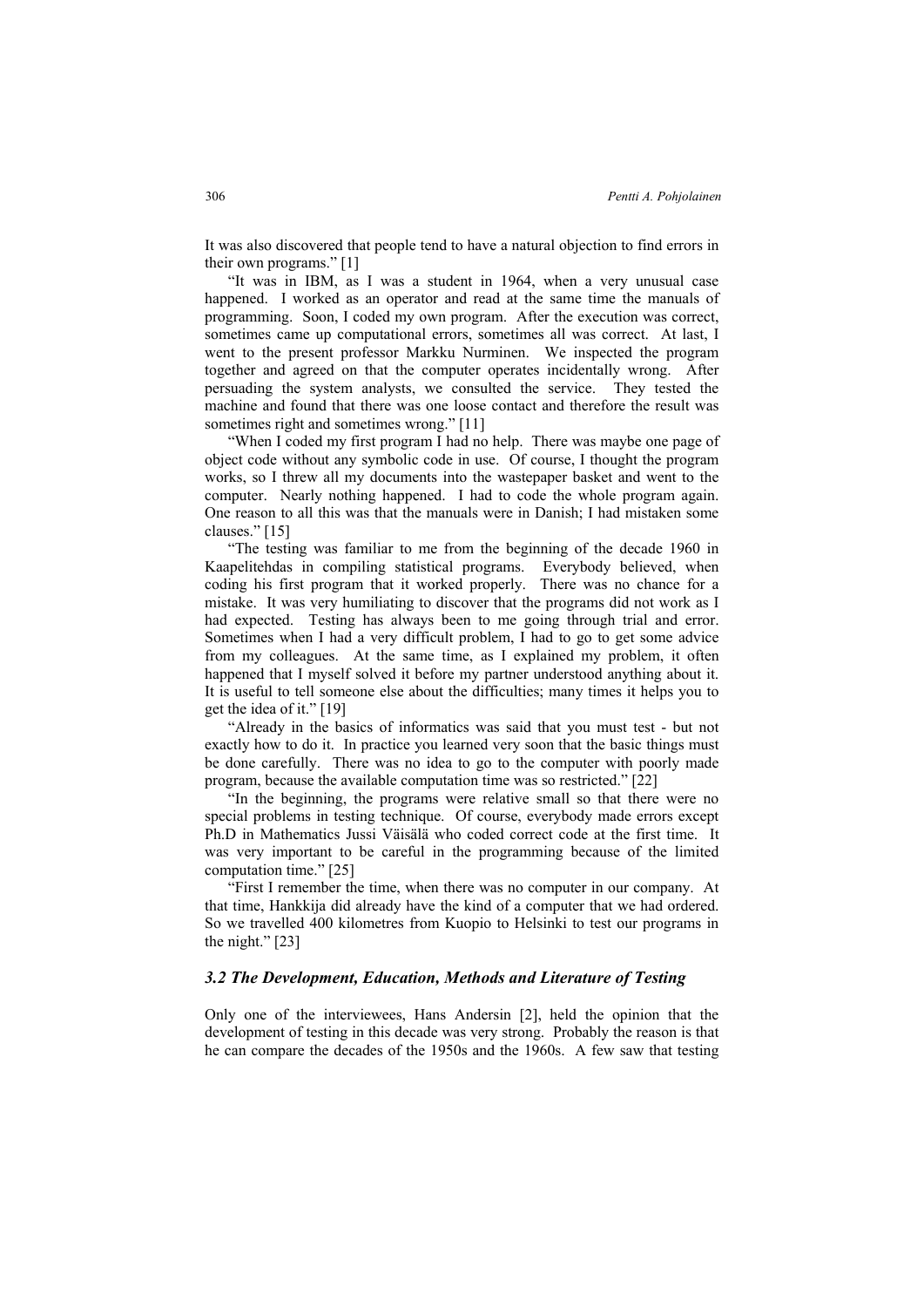has been sufficient. Most of the interviewees thought that the development of the software testing at this time was insignificant or missing. However, there was some development. Many researchers talked about the formal verification of programs. On the other hand, if you prove your program correct, someone else can ask, are your proofs correct. No doubt, one step in the development was the creation of the first Nordic computer science professorship in Tampere 1965. From my interviewees, Seppo Mustonen [19] was one of the establishers and Reino Kurki-Suonio [15] the first professor.

There was very little training for testing in the 1960s. The interviewees named only the training of IBM and the internal trainings in some other firms. Reino Kurki-Suonio [15] thinks that there was a lack of test training, because people perceived data processing more of a science than a practice.

The literature consisted mostly of the manuals written by the manufacturers, some programming guides and course publications. The first Finnish book mentioned in these interviews was by Eero Kostamo [37], "Automaattisten tietojenkäsittelysysteemien suunnittelu". In the book, there are surprisingly good instructions to do basic testing. We can see that there are instructions to use test cases - although they are not called "test cases", but the philosophy is the same. In addition, there are instructions to do desk checking and so called automated testing which means here that we use test tape where the program and the test cases are. They had to use the tape for the whole time of testing. Kostamo presents also main rules to document the correction of the errors. Other Finnish books were "Johdatus ohjelmointiin" of Reino Kurki-Suonio [38] and in Finnish translated book "ATK: automaattinen tietojenkäsittely" of Sven R. Hed [34]. In Hed's book, many pages cover testing. It is amazing how little education of testing occurred even in the 1970s, although some material appeared in Finnish already in the 1960s.

# *3.3 The Effect of the Programming Language, Who Tested and How Much, the Coverage and Documentation of Testing*

The selection of the programming languages was, as early as in the 1960s, very wide. The interviewees named, for example, ALGOL, Basic, COBOL, FORTRAN, PL/I, SIMULA, and the assembly languages of the various data machines. The program testability of different languages varied. The more highlevel the language was, the easier the testing was. These languages had such features, which guaranteed definite functionality. On the other hand, the programs coded by primitive languages were smaller and therefore easier to control.

Nearly all of the interviewees thought that the programmer himself tested his own programs. According to the interviewees, the time used for testing varied between 10 to 70 per cent from the programming time. Mostly it was between 50 and 70 per cent.

The coverage of testing was nearly an unknown concept. It was enough that the program worked. The documentation, if such existed, contained the storage of the program lists and they wrote it afterwards. Many programmers thought that documentation was unnecessary. One of the interviewees, Pentti Kerola [14],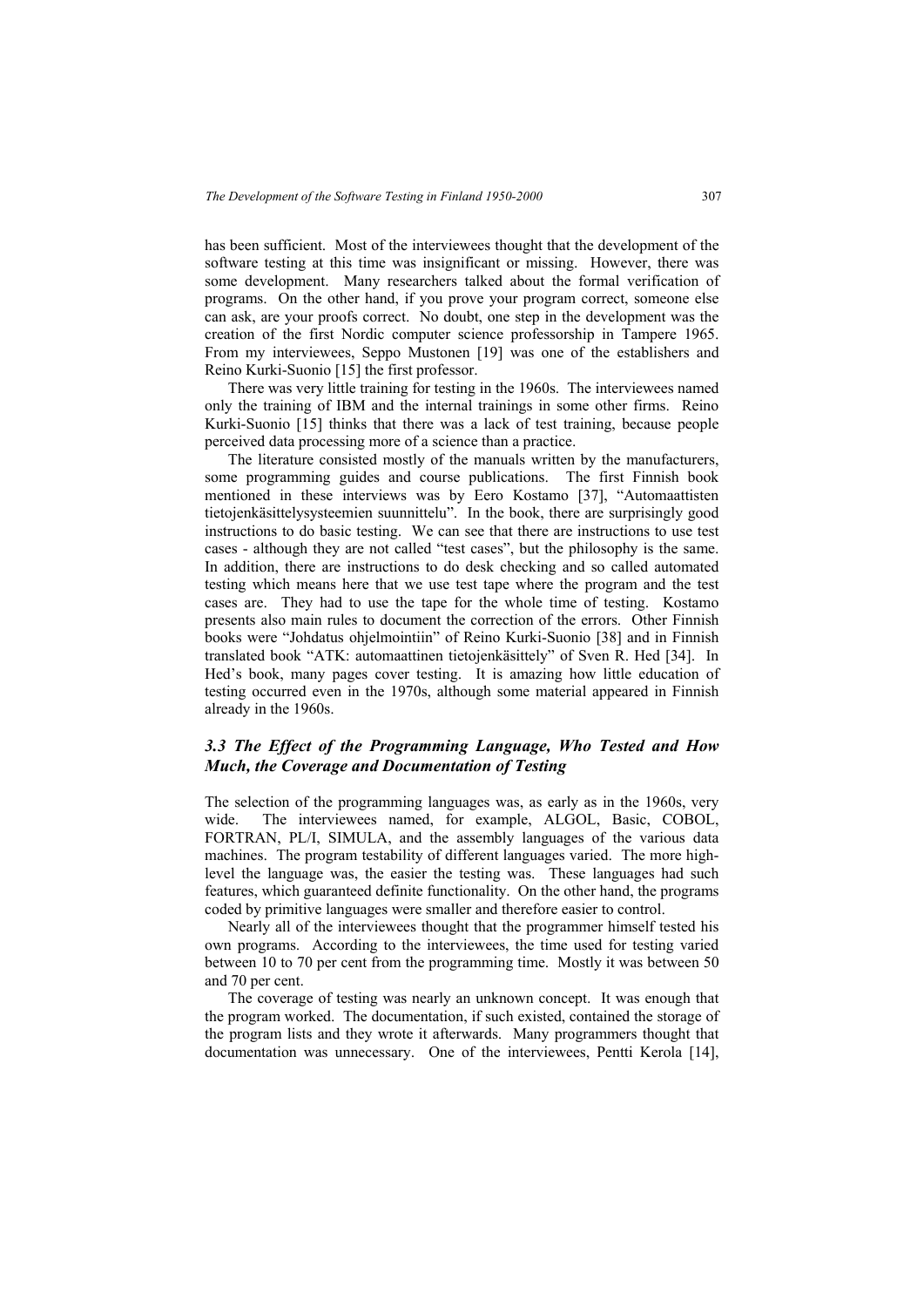thought that documentation in this decade was sufficient. Most of the programmers thought that testing was a miserable thing.

# **4. The Time of the Early Professionals 1970-1979**

In this period, testing was becoming easier and computers were becoming faster. They could make amendments to the programs using terminals. Compared with testing today, work was still very slow, but effectiveness was much higher than earlier [12].

#### *4.1 Some Testing Experiences*

The following are some excerpts from the interviews.

"I heard about testing when I entered to work in KELA at 1971. In my opinion, it was some kind of detective work. The test material was always too small. Therefore, errors were uncovered in the production run. That produced news in journals. Articles in the newspapers ensured that the same errors were not repeated." [18]

"My career began in Tampella, Tampere, but I heard more about testing in Softplan only after 1975. I remember the tight timetables and that the only chance to test was in the night. I tried to do my work so well that further testing was unnecessary." [21]

"One kind of test was when I started studying in 1972. I had never used a typewriter and I had to seek characters so long that the machine reached a timeout." [27]

"We have always had great hopes for testing to erase errors from programs. Sharers of the honour have always been around when everything was working, but when something went wrong the reason was in the faulty testing." [8]

In my first job in ADP department of a quite big company, practice was that the responsible person, who had changed or repaired a program, was on a standby at home also on weekends through the introduction of the program. I wondered that very much, because I thought that the programs had been tested before introduction so well that the project manager did not need to be on a standby." [3]

"Testing cycle was very slow, maybe two at most three times per day, so it was possible that you left your program for testing, but you got it back the next day. Therefore, desk checking was important. At that time, testing was batch processing, so you had no chance to debug. Tracing errors was very difficult." [4]

"It was not easy matter to estimate the time scale to make a program. Of course, testing was the last job and nearly all reserved time was already used. No small wonder was that we slept beside the computer many nights." [6]

"I remember when I coded my first programs, testing was to read dump and to debug. Overall, it was a boring job." [24]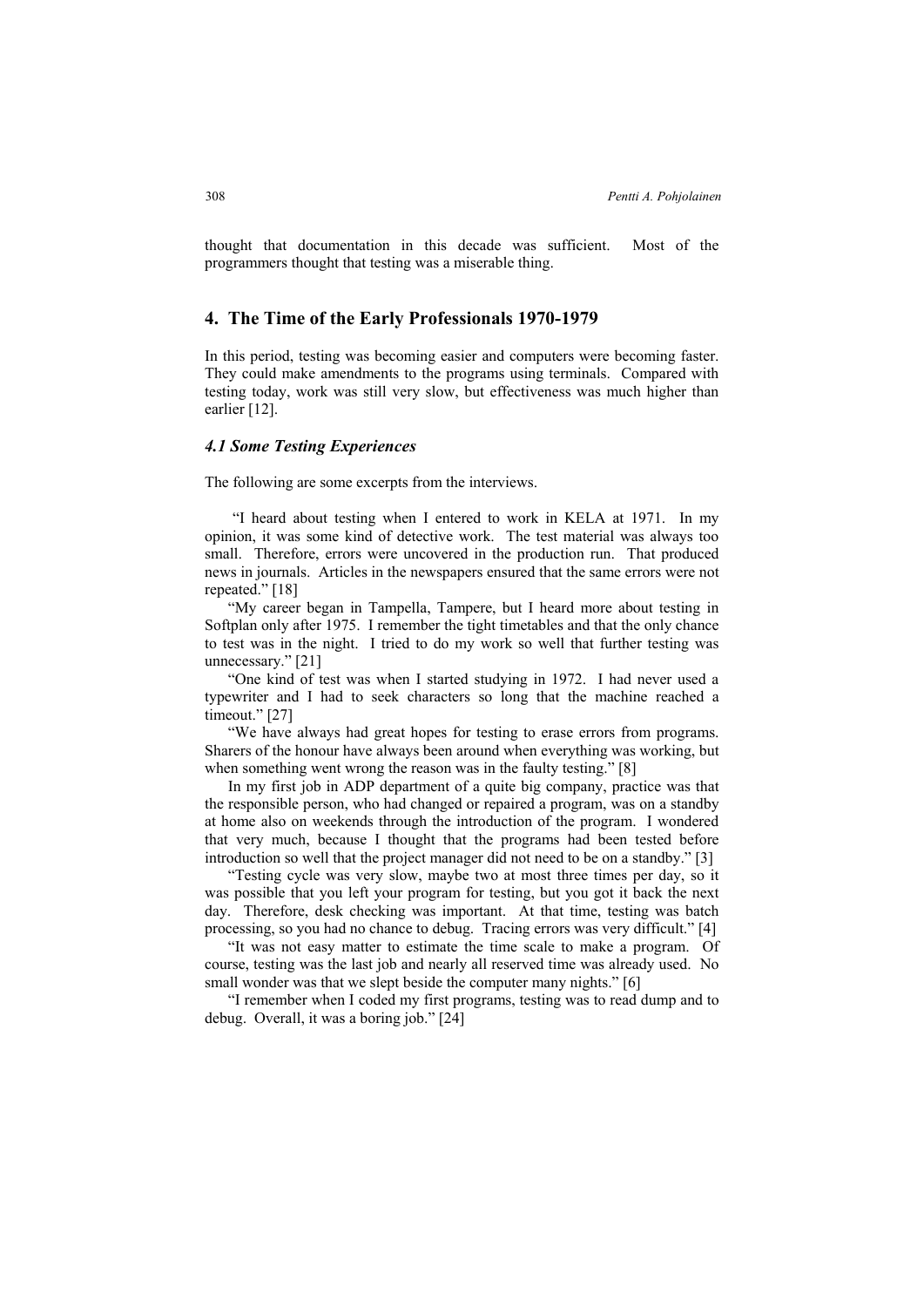# *4.2 Development, Methods, Literature, Coverage and Documentation of Testing; the Effect of the Programming Language, Who Tested It and How Much*

Most of the interviewees agreed that the development of testing was slight or satisfying. Desk checking remained as a method. The new thing was that programmers began to think about "limits, loops, and whatnot", as Myers [41] presented in his book. Other writers in this period were for example Codd and Schaefer.<sup>[1](#page-0-0)</sup> Some of the interviewees told that they had used prototypes and test beds.

Very few of the interviewees knew the names of the used methods. However, the methods used in Finland were nearly the same as outside Finland, although they came to use a bit later. Cited as an example, Moore [40] presented the method "State Test" as early as 1956 and Hirsch [35] presented the earliest known description of a software statement and branch coverage analyzer in 1967.

In this decade Systek, the State Computing Center (VTKK), and the Social Insurance Institution of Finland (KELA), developed actively testing in Finland. Education of programming and system design had started in many Finnish universities. Unfortunately, they nearly forgot the role of testing. One exception was ATK-Instituutti (The ADP Institute), where was a seminar of testing in 1970. Based on the seminar, there was a published report "Tietojenkäsittelysysteemin testaaminen" [29] in 1971.

Many of the interviewees saw that the proportion of testing in programming decreased. However, the volume was nearly 50 percent of the programming time. The mentioned languages were Algol 60, Mixal, and Lisp. Note that they published Lisp as early as in 1958. In this decade also designers tested, not only programmers. The programming language still affected testability. The coverage and documentation of testing was poor.

# **5. The Time of the Professionals 1980-1989**

This is the preliminary time of PCs. They tested programs online. They delivered the preliminary tested version to a customer, who made the final testing. This decade started the customer oriented testing [12].

## *5.1 Beginnings of Testing*

The following are some excerpts from the interviews.

"With my hobby, microcomputers, I came across the word testing. At first, I did not understand what it meant. When I coded my first little programs, I found

<sup>&</sup>lt;sup>1</sup> These author names and those that follow may not be accurate but are based on the interviewees' memories only. Due to illness of the author of the article, we were unable to check the authors and to refer to their relevant publications.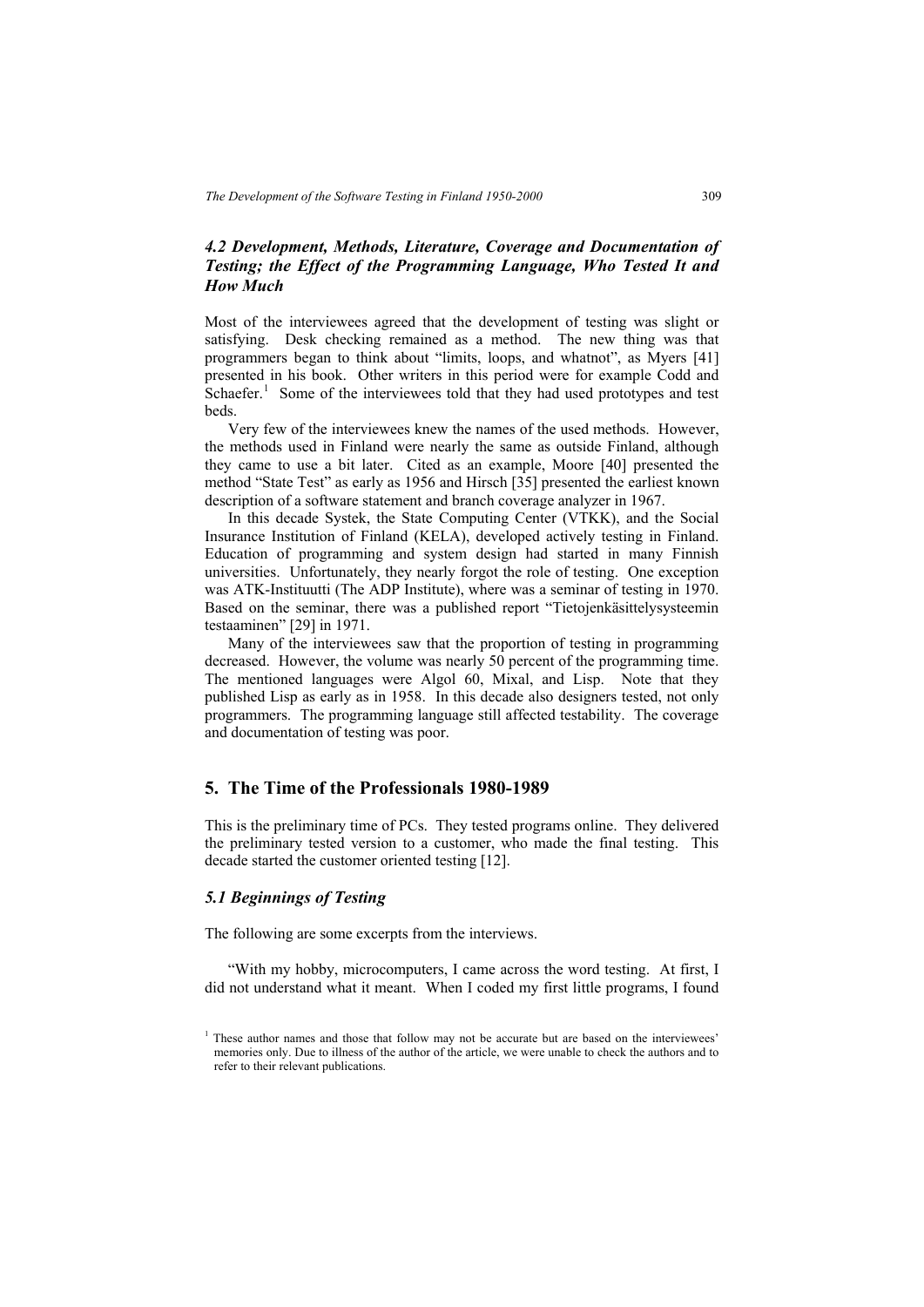that they were not always correct. Especially when I was young, I thought that testing was very difficult. At last, in the same decade, I made with my partners a test bed for testing programs automatically in C-language. It was quite a novel thing at that time." [5]

"My diploma work was a system for city of Oulu, to provide rented flats. I remember that we tested it very well. However, the end-users were very old people. We found that the usability testing was not sufficient. Generally, I have liked testing." [16]

"In the late 80's the testing of embedded telecommunication software was usually quite on ad-hoc type of work. A very essential improvement for the testing process and practises was proposed by Hannu Honka [6] for Nokia. I had a possibility to contribute to the testing of protocols for the first GSM base station in the world in the beginning of 1990's. Based on that experience, the systematic and automatic software testing approach proved to be an essential improvement for the testing practises." [17]

"I say that my testing was in the beginning quite much of trial and error. I knew no methods or operation models; they came later." [28]

"When I worked in Softplan in Tampere, Pasi Kantelinen wrote there a little guide for testing. In my opinion, these instructions are valid still today. Many times we tested together with the customers and that was productive." [10]

# *5.2 Development, Methods, Literature, Coverage and Documentation of Testing, the Effect of the Programming Language, Who Tested It and How Much*

Most of the interviewees thought that the development in this decade was good or almost satisfying. Now, testers started to design test cases systematically. The Vmodel came to use as well as the black-box, white-box, top-down, and bottom-up techniques. For example, Harlan Mills [39] presented the top-down technique as early as 1970 in IBM.

They greatly discussed software engineering in the literature in this period. The interviewees remembered authors like Pressman, Sommerville, Gilb, Jackson, and Kaner. It should be noted, however, that for instance, Gilb wrote already in the 1970s.

One thing, which only a few of the interviewees mentioned, was test automation. Mark Fewster and many others worked hard with this problem in the 1980s [31]. We suppose that this was an unknown thing to many testers in Finland.

Very interesting thing was that one of my interviewees [26] got education in testing in the school (Linnanpellon lukio, in Kuopio) in the 1980s. That was exceptional.

As new languages, interviewees remembered the publication of ADA, C, C++, and Pascal. Note that C and Pascal appeared in the 1970s. In the 1980s, they mentioned testing groups for the first time in these interviews. Based on the interviews, it is easy to see that there was some development in testing. The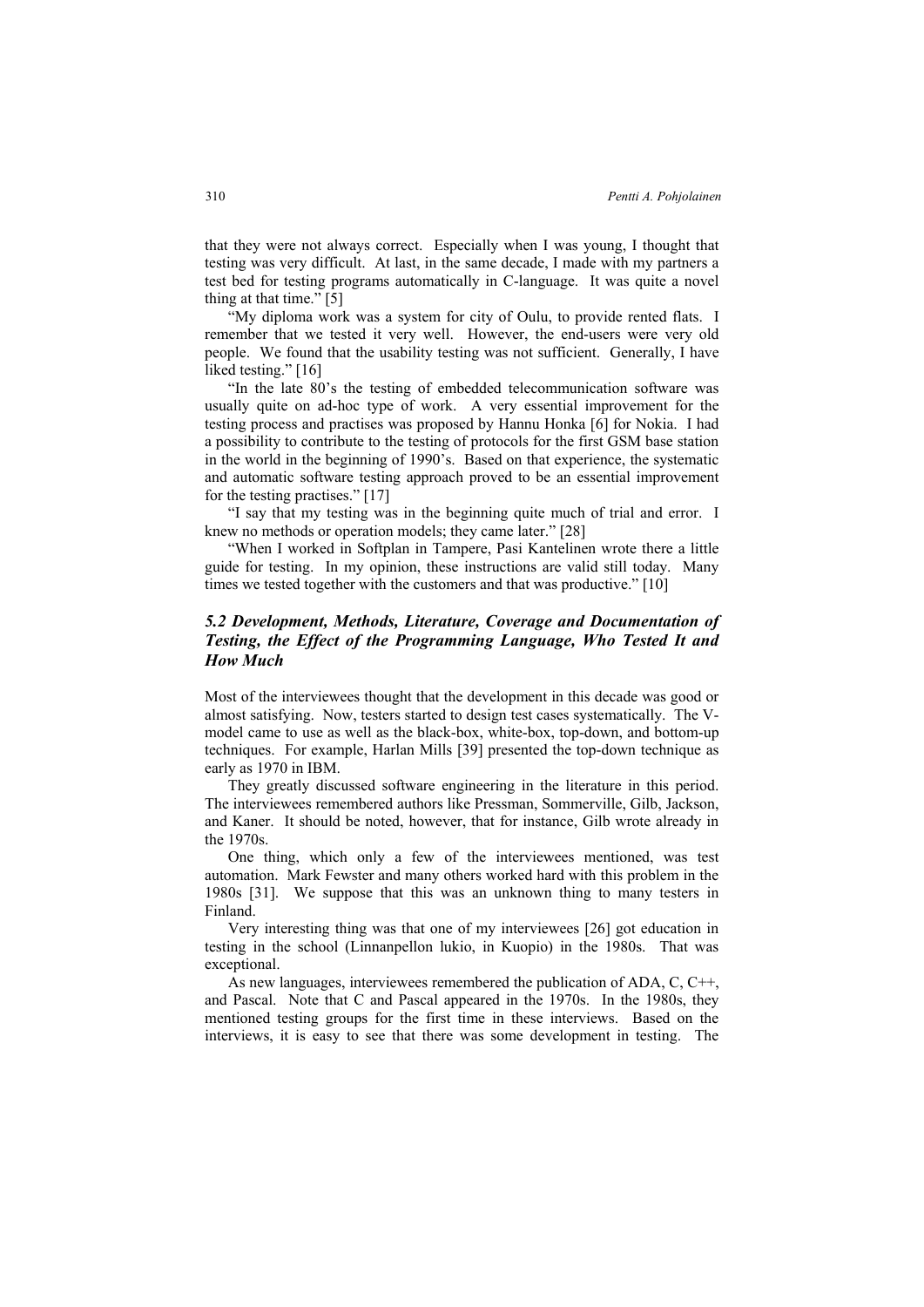coverage and documentation of testing became a little better. The proportion of testing was between 30 and 50 per cent of programming time.

# **6. The Time of the Young Professionals 1990-1999**

During this period, customers learned to use PCs. They tested the programs as before. Computers or terminals were on user's desk, and users knew what they really wanted. Computers were becoming more and more effective. Programming and testing was becoming easier, because of the new programming languages and macro-oriented languages. In fact, most testing was customer oriented. Customers received "almost a complete system" and started to use it. In guarantee time, the customer told about program errors that they had found. Programmers corrected the errors and they delivered the new version to the customer. The programs were larger than before and they were more complex, which was a problem [12].

#### *6.1 Happenings and Memories between the Years 1990 and 1999*

As an example, one of my interviewees, Juha Itkonen [9] became familiar with testing for the first time in Helsinki University of Technology, where courses on testing appeared. They had a testing course together with University of Helsinki already at the end of the decade.

"I got practical experience as an assistant researcher in VTT. Then, the eyesopening-experience was that everything did not work in practice, although I had tested it well in my own opinion. It was enough that, when other people in VTT started to experiment with the program, errors appeared. I was aware of that testing is something else than just experimentation." [9]

"I remember that I was studying on a software engineering course and there was quite a lot work to be done. We had programs, which we had to test. There was CTC (Coverage Analyzer for Testing programs in C-language) indicator connected to the programs. Passing the task (obtaining a high enough coverage) was far from trivial." [13]

"When I began to test, I used to do it according to given instructions. In other words, I stared into the screen from day to day. The idea, what testing was, sprang up, when I myself picked up the baton what I tested and how. The point of view that the experienced tester could be better than a novice is completely wrong. The own capacity of the people is always higher than guidelines which somebody else has dictated. I suggest all to do instructions of their own and after that to ask comments from somebody else to them." [20]

Additionally, another interviewee [7] thought that too many rules, how to do testing, is not good.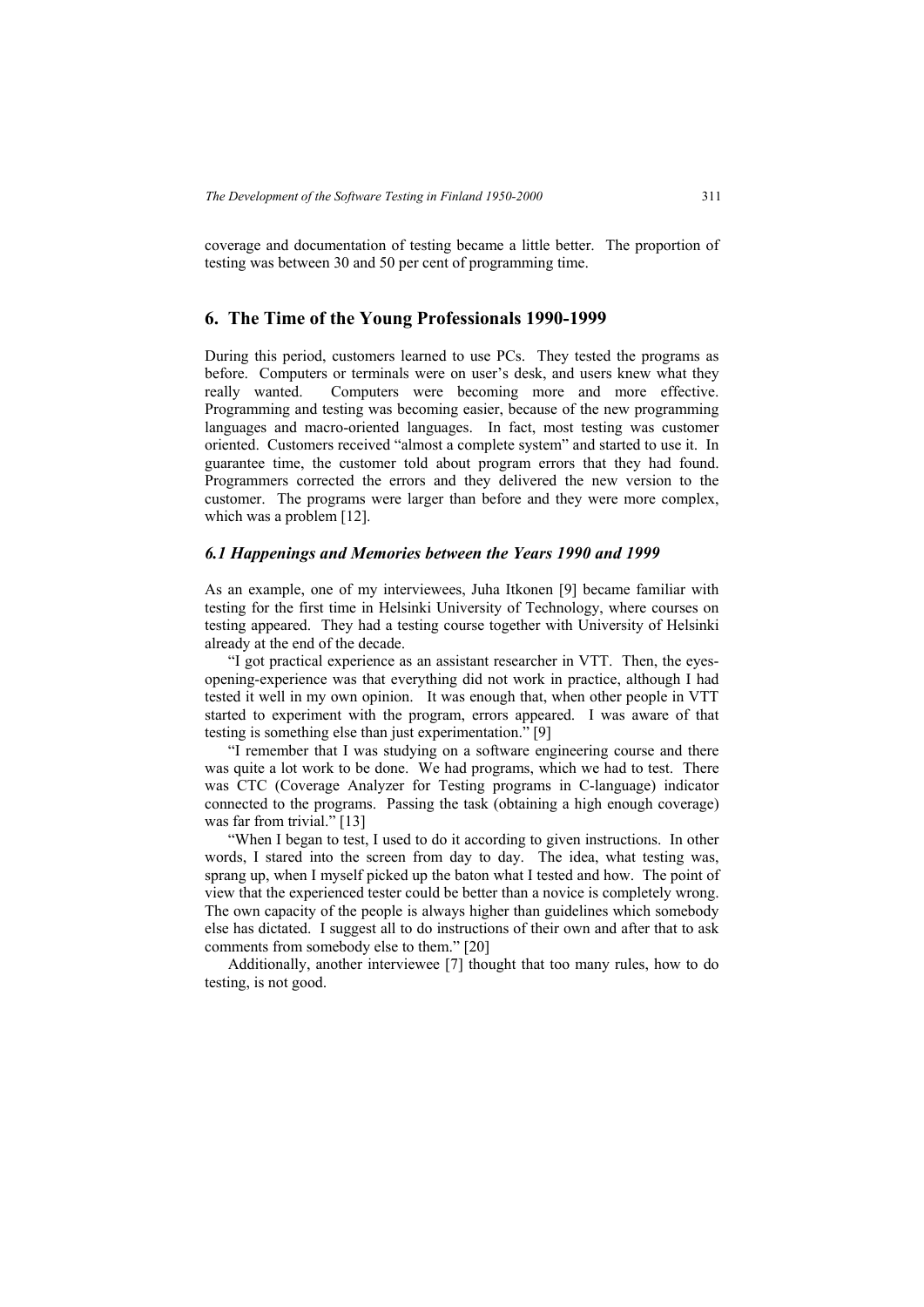# *6.2 Development, Methods, Literature, Coverage and Documentation of Testing, the Effect of the Programming Language, Who Tested It and How Much*

The development of testing in this decade was good, some say even excellent. New methods were for instance the management of testing and quality management. Notable was that there were now some real attempts to automate testing in Finland. For instance, Edward Kit [36] said, "The time for test automation is now".

In the literature, the most notable Finnish book was Ilkka Haikala's and Jukka Märijärvi's "Ohjelmistotuotanto" [33] in 1995. In this book, there was an entire chapter dedicated for testing. Software engineering was discussed much in the literature in this period. The interviewees remembered authors like Kit, Beizer, Hetzell, Marick, Gilb, Whittaker, Fewster, Graham, Bach, Pettichord, Whittaker, Dustin, Rashka, Paul, and Kooman.

Testing groups began to work, particularly in big companies. Java, Visual Basic, and Python were some of the new languages introduced in this period. Testing was 50 per cent from the programming work. Documentation and the coverage of testing developed a little.

#### **7. The Time from the Year 2000 until Today**

This is the time of PC computers, used as stand-alones or as terminals to the central computer. There is no lack of computer time. They could test programs easily online. The customer's word was the final acceptance of the new computer system [12].

Many interviewees thought that the development of testing has been now very strong. Automation has developed furthermore. A quite new activity, outsourcing of testing, has increased exponentially. There are in Finland software houses that develop almost only outsourced testing. Also, Test Driven Development (TDD) and agile programming take root - testing is no longer only the last stage in programming. In TDD, the tests derived from the requirements, and only after they satisfied the requirements did the coding begin.

Although almost all think that development goes ahead just right, there are also different opinions. For example, Eerola [3] thinks that we tested before the millennium so much that after it, everybody thought that testing was complete and the correctness of programs was on a sufficient level. They forgot that testing is a continuous and evolving process and hence testing decreased catastrophically to Eerola's mind. The same thing has happened with other approved practical methods and ways of action, too. We do the good thing once and then we forget it. Another reason, which has decreased testing, is the downtrend of the software industry, which wants to economize on testing costs and to shorten time to market programs.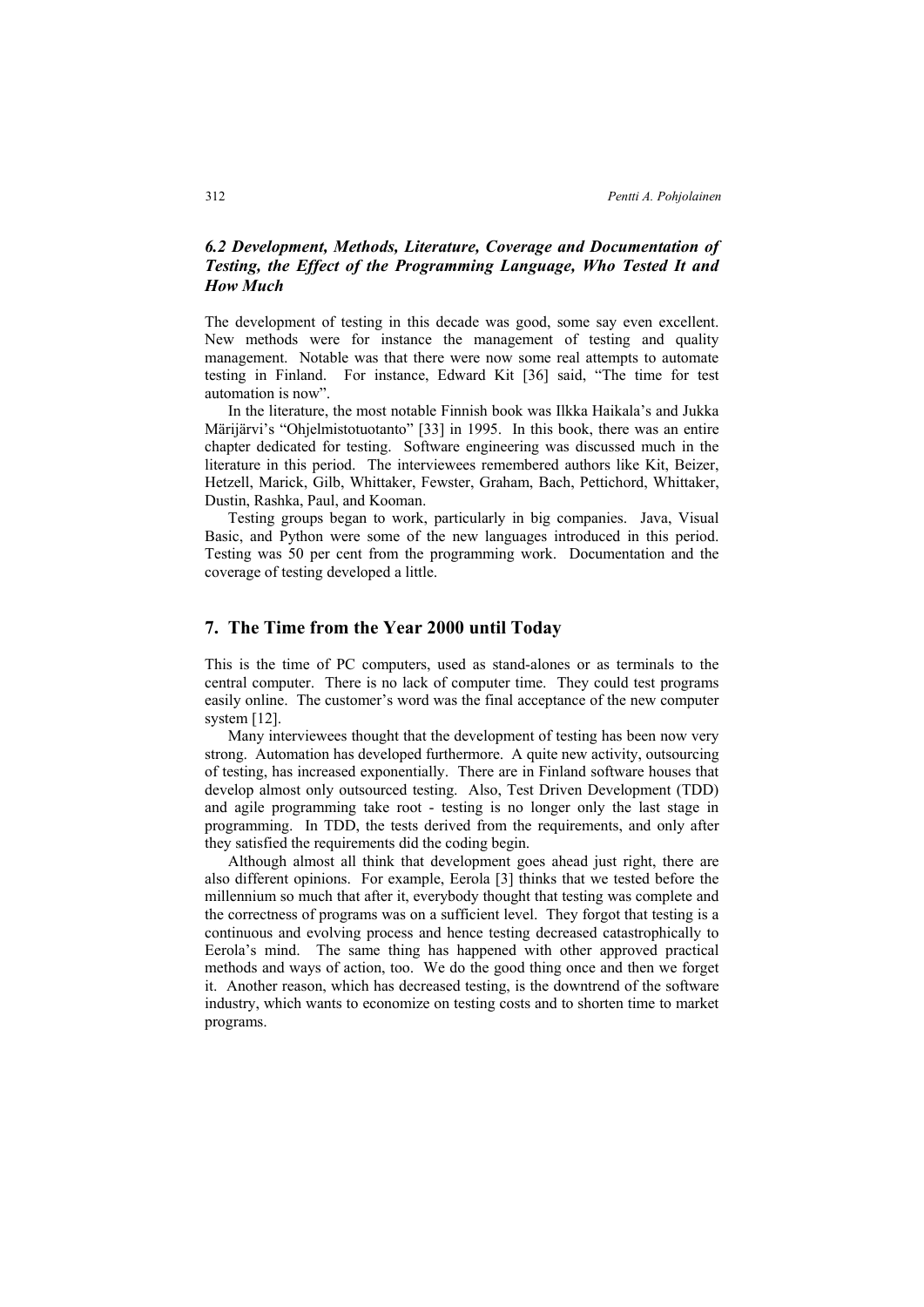# **8. Conclusion**

In this paper, we argued that the various testing methods had been available years before they came in use in Finland. Many methods had been in use, but the interviewees disagree about, when the methods came to use in Finland.

We know that there are some publications about testing published already in the 1950s outside of Finland. The quantity of literature has increased every decade.

We argue that we waked up a little late in Finland. In the year 1958, when we got our first computer, it is my opinion that we trailed maybe ten years behind the global state of development of the software testing. In addition, that was nine years after Wilkes [44] gained his historical insight in 1949 that "a good part of the remainder of my life was going to be spent in finding errors in my own programs". Now the situation is much better. We can say with a good reason that we have reached the global state of development.

Many of the interviewees think that TDD is the greatest revolution since object-oriented programming. Testing coverage increases little by little along with the documentation. Nowadays, testing and testers have respect for example in Qentinel Oy, which is one of the leading companies of outsourced testing in Finland.

Worth noticing is that the first testing experiences of almost all interviewed have happened through trial and error. Although training has increased remarkably in the decades 1990 and 2000, it does not reach beginner testers. Could we think that we should introduce testing more systematically already in the first programming course?

#### **Acknowledgments**

I thank warmly all interviewees for their time, interesting meetings, and their employers for great flexibility. Special thanks to the Department of Computer Science, University of Kuopio, which sponsored this research. I wish thank PhD Mauno Rönkkö for his reading and comments. I also wish thank PhD Petri Paju for his good literature references.

The interviewees in alphabetical order: Alakangas Tarja, Alanko Timo, Andersin Hans, Andersson Thorbjörn, Eerola Anne, Eriksson Trygve, Haglund Henry, Haikala Ilkka, Hannula Esko, Honka Hannu, Honkasaari Terttu, Hotti Virpi, Hyvönen Mervi, Itkonen Juha, Jantunen Pekka, Jokiharju Tuula, Järvi Timo, Karhula Tarmo, Kaseniemi Mauno, Katara Mika, Kerola Pentti, Kinnunen Pirkko, Kivinen Mitro, Kurki-Suonio Reino, Käckman Tarja, Laiho Matti, Lappalainen Vesa, Latvakoski Juhani, Lehtinen Heli, Liinanto Erkki, Mustonen Seppo, Poutanen Olavi, Pyhäjärvi Maaret, Pääkkönen Tuula, Pöyhönen Erkki, Roine Kirsti, Röyskö Kirsti, Sakkinen Markku, Stenius Mårten, Sulonen Reijo, Tarnanen Pentti, Tervonen Ilkka, Tienari Martti, Toroi Hannele, Toroi Tanja, Torvinen Seppo, Tukiainen Petteri, Törn Aimo, Vanhatalo Hilkka, Verkamo Inkeri, Yksjärvi Jorma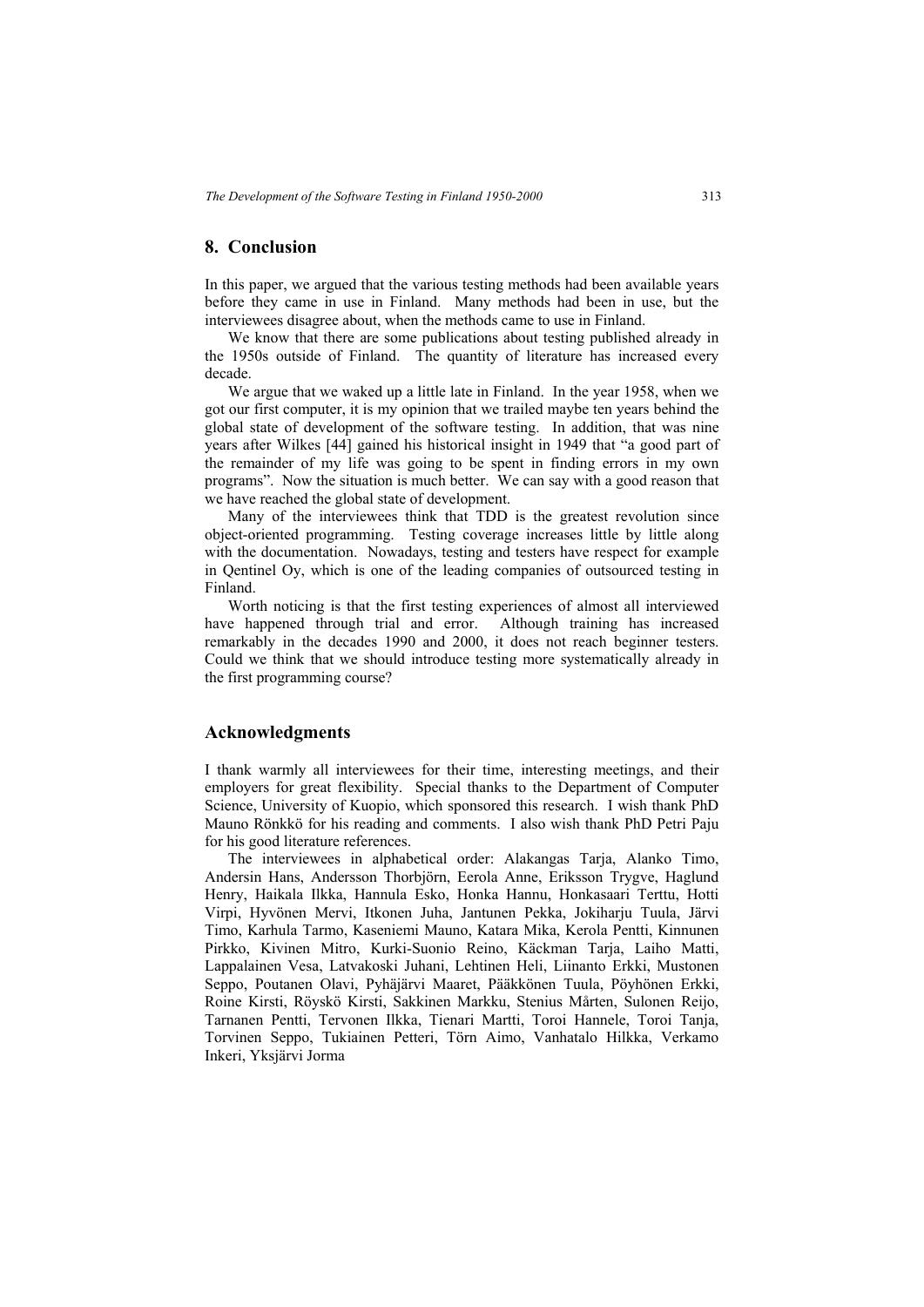The employers in alphabetical order: Avain Technologies Oy, Bestsel Oy, City of Turku, Enfo Partner Oy, Financium Oy, Finish Tax Administration, F-Secure Oyj, Fujitsu Services Oy, GE Healthcare, Haaga-Helia University of applied sciences, Haglund Networks Ltd, Helsinki University of Technology, Nokia Mobile Phones, Nokia Multimedia Computers, Nokia Technology Platforms, Qentinel Oy, Social Insurance Institution, State Technical Research Centre, SYSOPENDIGIA Oyj, Tampere University of Technology, Testwell Oy, TietoEnator Oyj, TKP Tieto Oy, TS-Yhtymä Oy, University of Helsinki, University of Jyväskylä, University of Kuopio, University of Oulu, Åbo Academy University.

#### **References**

#### *Interviews*

- [1] Alanko, Timo, University of Helsinki
- [2] Andersin, Hans, Helsinki University of Technology
- [3] Eerola, Anne, University of Kuopio
- [4] Haikala, Ilkka, Tampere University of Technology
- [5] Hannula, Esko, Qentinel Oy, Espoo
- [6] Honka, Hannu, State Technical Research Centre, Oulu
- [7] Hotti, Virpi, University of Kuopio
- [8] Hyvönen, Mervi, Social Insurance Institution, Helsinki
- [9] Itkonen, Juha, SoberIT, Helsinki University of Technology
- [10] Jokiharju, Tuula, Nokia Multimedia Computers, Tampere
- [11] Järvi, Timo, University of Turku
- [12] Karhula, Tarmo, Pensioner, Kuopio
- [13] Katara, Mika, Tampere University of Technology
- [14] Kerola, Pentti, University of Oulu
- [15] Kurki-Suonio, Reino, Tampere University of Technology
- [16] Käckman, Tarja, Nokia Mobile Phones, Oulu
- [17] Latvakoski, Juhani, State Technical Research Centre, Oulu
- [18] Liinanto, Erkki, Social Insurance Institution, Helsinki
- [19] Mustonen, Seppo, University of Helsinki
- [20] Pyhäjärvi, Maaret, F-Secure Oyj, Helsinki
- [21] Roine, Kirsti, Bestsel Oy, Tampere
- [22] Sulonen, Reijo, Helsinki University of Technology
- [23] Tarnanen, Pentti, Enfo Partner Oy, Kuopio
- [24] Tervonen, Ilkka, University of Oulu
- [25] Tienari, Martti, University of Helsinki
- [26] Toroi, Hannele, GE Healthcare, Kuopio
- [27] Vanhatalo, Hilkka, Fujitsu Services Oy, Helsinki
- [28] Yksjärvi, Jorma, SYSOPENDIGIA Oyj, Helsinki

#### *Literature*

- [29] ATK-Instituutti: Tietojenkäsittelysysteemin testaaminen (The Testing of Data Processing System). ATK-Instituutin kannatusyhdistys, Helsinki, 1971.
- [30] Campbell-Kelly, Martin, The Airy Tape, An Early Chapter in the History of Debugging. *IEEE Annals of the History of Computing*. Vol.14, No. 4, 1992.